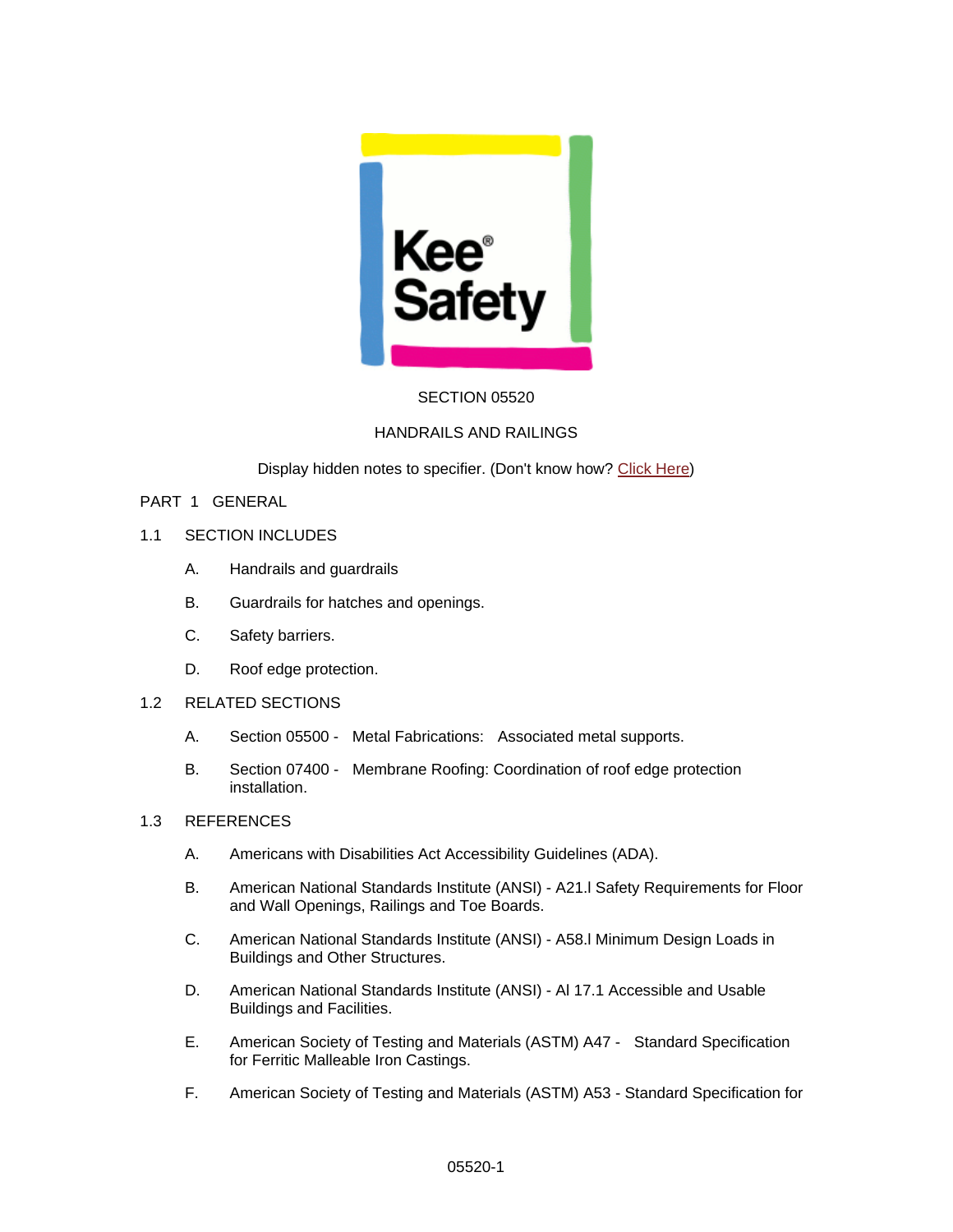Pipe, Steel, Black and Hot-Dipped, Zinc-Coated, Welded and Seamless.

- G. American Society of Testing and Materials (ASTM) A153 Standard Specification for Zinc Coating (Hot-Dip) on Iron and Steel Hardware.
- H. Occupational Safety & Health Administration (OSHA): 1910.23 Guarding Floor and Wall Openings and Holes.

### 1.4 SUBMITTALS

- A. Submit under provisions of Section 01300.
- B. [ [Product Data](http://www.arcat.com/arcatcos/cos33/arc33541.cfm) ]: Manufacturer's data sheets on each product to be used, including:
	- 1. Preparation instructions and recommendations.
	- 2. Storage and handling requirements and recommendations.<br>3. Installation methods.
	- Installation methods.
- C. Shop Drawings: Drawings showing fabrication and installation of handrails and guardrails including plans, elevations, sections, details of components, anchor details, and attachment to adjoining units of work.
- D. Selection Samples: For each finish product specified, two complete sets of color chips representing manufacturer's full range of available colors and patterns.
- E. Verification Samples: For each finish product specified, two samples, minimum size 6 inches (150 mm) square, representing actual product, color, and patterns.

### 1.5 QUALITY ASSURANCE

- A. Railings Structural Requirements:
	- 1. Handrail, wall rail and guardrail assemblies and attachments shall withstand a minimum concentrated load of 200 pounds (90719 g) applied horizontally or vertically down at any point on the top rail.
	- 2. Infill area of guardrail system capable of withstanding a horizontal concentrated load of 200 pounds (90719 g) applied to one square foot (8165 g/sm) at any point in the system. Load not to act concurrently with loads on top rail of system in determining stress on guardrail.
	- 3. Handrail assemblies and guards shall be designed to resist a load of 50 pounds per linear foot (0.73 kN/m) applied in any direction at the top and to transfer this load through the supports to the structure.
- B. Mock-Up: Provide a mock-up for evaluation of surface preparation techniques and application workmanship.
	- 1. Install in areas designated by Architect.
	- 2. Do not proceed with remaining work until workmanship and installation are approved by Architect.
	- 3. Refinish mock-up area as required to produce acceptable work.

## 1.6 DELIVERY, STORAGE, AND HANDLING

- A. Materials to be delivered to the job site in good condition and adequately protected against damage as handrails are a finished product.
- B. Store products in manufacturer's unopened packaging until ready for installation.
- 1.7 PROJECT CONDITIONS
	- A. Maintain environmental conditions (temperature, humidity, and ventilation) within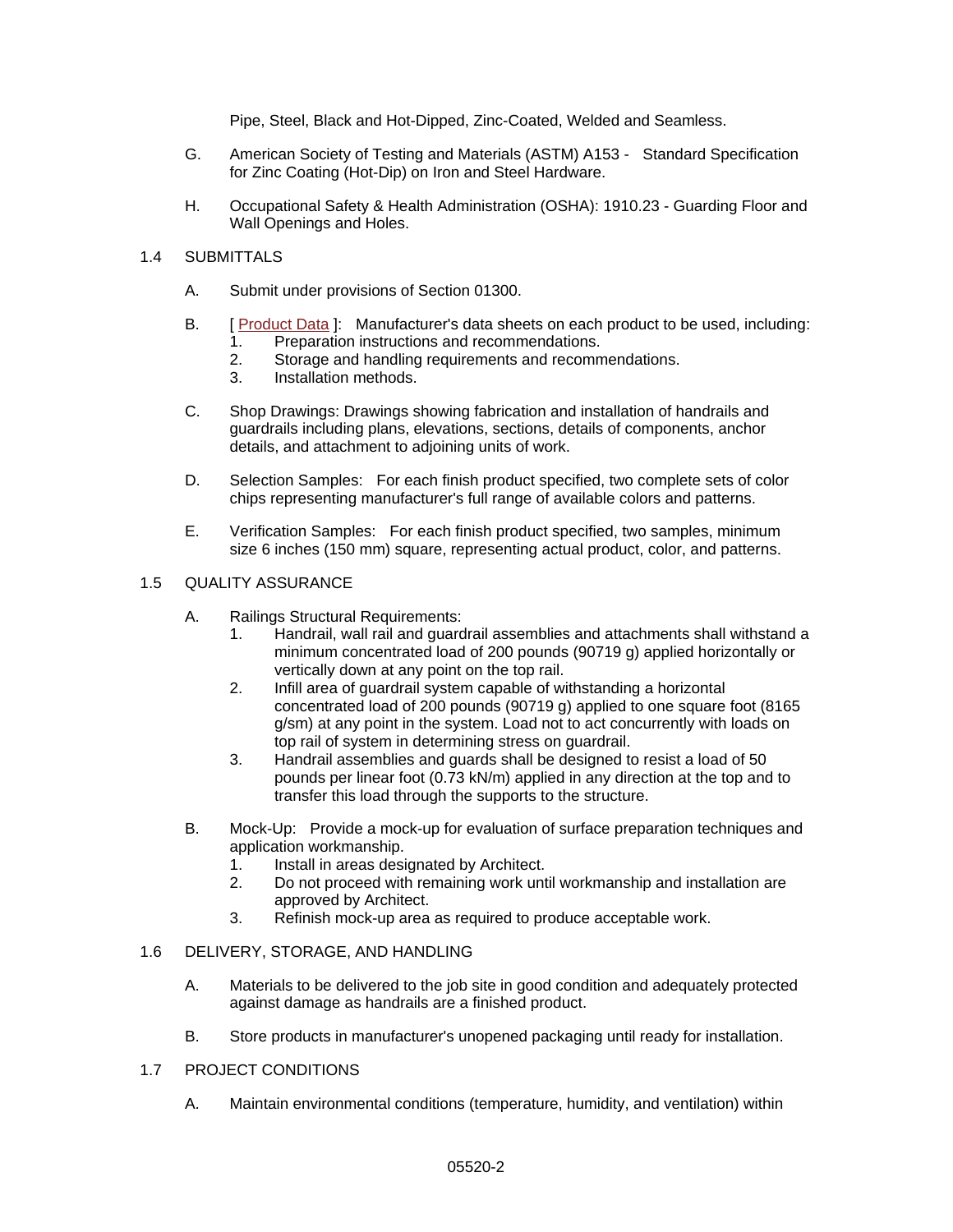limits recommended by manufacturer for optimum results. Do not install products under environmental conditions outside manufacturer's absolute limits.

- B. Field Measurements: Where handrails and railings are indicated to fit to other construction, check actual dimensions of other construction by accurate field measurements before fabrication; show recorded measurements on final shop drawings.
	- 1. Where field measurements cannot be made without delaying the railing fabrication and delivery, obtain guaranteed dimensions in writing by the Contractor and proceed with fabrication of products to not delay fabrication, delivery and installation.
- C. Coordinate fabrication and delivery schedule of handrails with construction progress and sequence to avoid delay of railing installation.

## PART 2 PRODUCTS

- 2.1 MANUFACTURERS
	- A. Acceptable Manufacturer: Kee Safety, Ltd., which is located at: 40 North Rivermede, Units 6-7 Concord, Ontario L4K 2H3; Toll Free Tel: (877) 505-5003; Tel: (905) 669 1494; Fax: (905) 669 4347; Email: info@keesafety.ca; Web: www.keesafety.ca
	- B. Substitutions: Not permitted.<br>C. Requests for substitutions will
	- Requests for substitutions will be considered in accordance with provisions of Section 01600.

# 2.2 SYSTEMS

- A. Handrails and Guardrails: Provide pipe, fittings, and accessories as indicated or required to match design indicated on the Drawings..
	- 1. Fittings: Aluminum.
	- 2. Fittings: Cast iron.
	- 3. Handrail Pipe Size:
		- a. 1-1/2 inches (38 mm) industry standard 1.90 inches (48 mm) O D.
		- b. 1-1/2 inches O D (38 mm).
	- 4. Infill Panels: As indicated. Refer to Drawings.
- B. Guardrails for Hatches and Openings: Railing system consisting of a top rail, mid rail, and chain or swinging gate, with the hatch curb acting as the toe plate. Extend railing system to a height of at least 42 inches (1067 mm) from the finished roof deck.
	- 1. Pipe: Galvanized pipe, 1-1/4 inches (32 mm).
	- 2. Pipe: Aluminum pipe 1-1/2 inches (38 mm).
	- 3. Base: Fixed base.
	- 4. Base: Ground socket base.
	- 5. Style: Three sided.
	- 6. Style: Two sided.
	- 7. Style: As indicated. Refer to drawings.
- C. Safety Barriers: Provide Kwik Kit System, including pipe railings, uprights, bases and fittings as indicated or required by drawings to match design indicated.
	- 1. Safety barrier system with 42 inches (1067 mm) height to provide a pedestrian egress barrier to withstand a minimum load of 200 lb (90719 g) in any direction to all components per OSHA Regulation 29 CFR 1910.23.
	- 2. Pipe: Steel, 1.90 inches (48 mm) OD.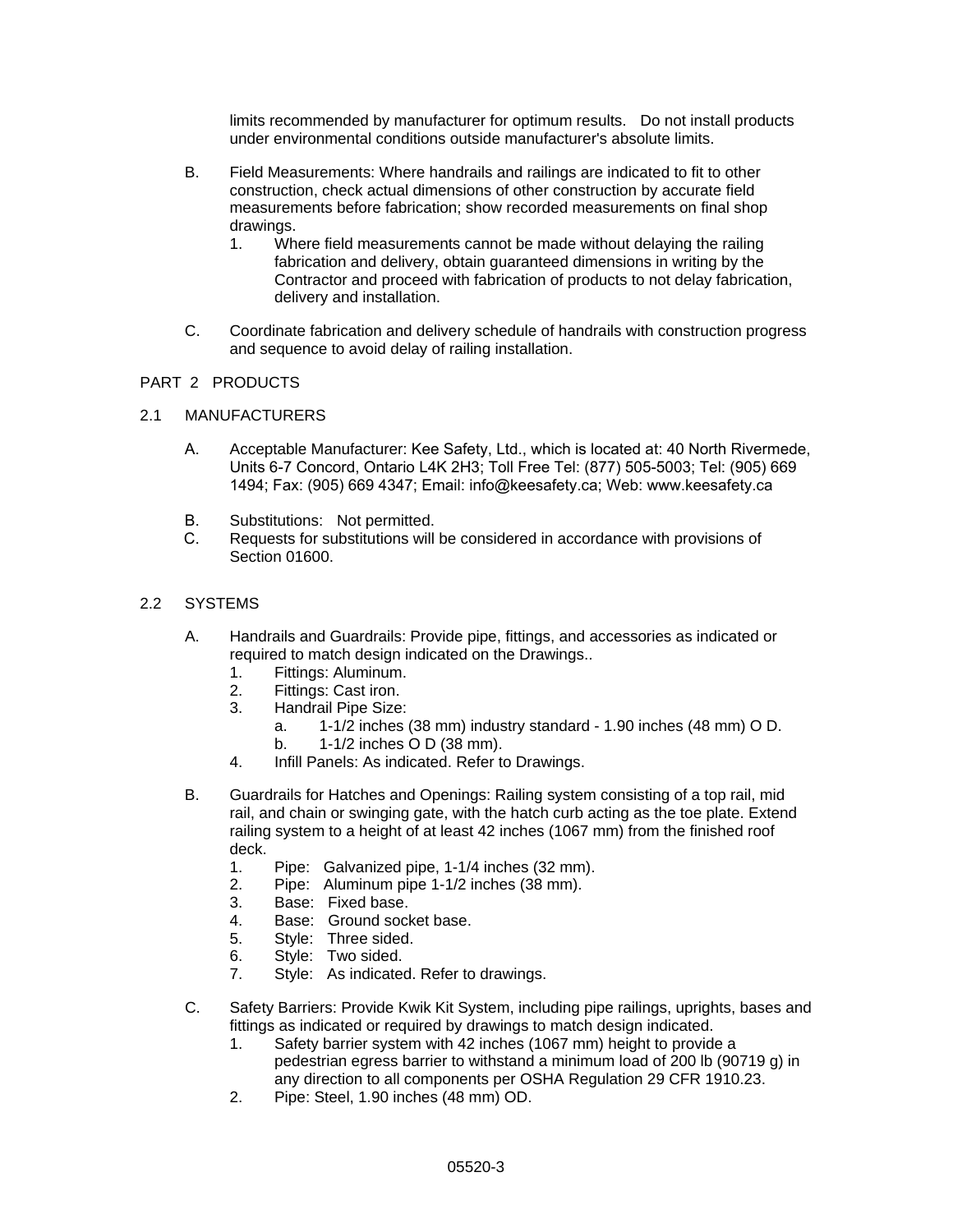- 3. Rails and Posts: Safety yellow powder coated finish.
- 4. Fasteners: 304 or 305 stainless steel.
- D. Roof Edge Protection: Provide freestanding KeeGuard Roof Edge Protection System, including pipe railings, uprights, bases, counterweights and fittings.
	- 1. Freestanding counterweighted guardrail system with 42 inch (1067 mm) minimum height to provide a pedestrian egress barrier on the roof to withstand a minimum load of 200 lb (90719 g) in any direction to all components per OSHA Regulation 29 CFR 1910.23.
	- 2. Pipe: Steel 1-1/2 inches (38 mm) schedule 40, galvanized.
	- 3. Rails and Posts: 1-1/2 inches (38 mm) diameter.
	- 4. Mounting Bases: Steel bases are galvanized and are supplied with a rubber pad on underside of the component.
	- 5. Counterweights: Steel Counterweights are supplied with a rubber pad on the underside of the component.
	- 6. Fasteners: Type 304 or 305 stainless steel.
- E. Custom Design: Provide pipe, fittings, and accessories as indicated or required by Drawings to match design indicated.

## 2.3 MATERIALS

- A. Pipe:
	- 1. Steel Pipe: ASTM A53 Grade B seamed tube.
	- 2. Aluminum pipe.
- B. Fittings, Including Elbows, Crossovers, Wall flanges, Tees, Couplings:
	- 1. Galvanized Malleable Cast Iron: Kee Klamp structural pipe fittings, ASTM A447 with ASTM A153 galvanizing.
	- 2. Aluminum Alloy: High grade aluminum silicon magnesium alloy.
- C. Finish: Polyester factory applied spray coating.
- D. Fasteners: Type 304 or 305 stainless steel.
- 2.4 FABRICATION
	- A. Fit and shop assemble components in largest practical sizes for delivery to site.
	- B. Upright tops shall be plugged with weather and light resistant material.
	- C. Assemble components with joints tightly fitted and secured. Accurately form components to suit installation.

### PART 3 EXECUTION

- 3.1 EXAMINATION
	- A. Do not begin installation until substrates have been properly prepared.
	- B. If substrate preparation is the responsibility of another installer, notify Architect of unsatisfactory preparation before proceeding.

### 3.2 PREPARATION

A. Coordinate post setting drawings, diagrams, templates, instructions, and directions for installation of anchorages, such as sleeves, concrete inserts, anchor bolts, and miscellaneous items having integral anchors that are to be embedded in concrete